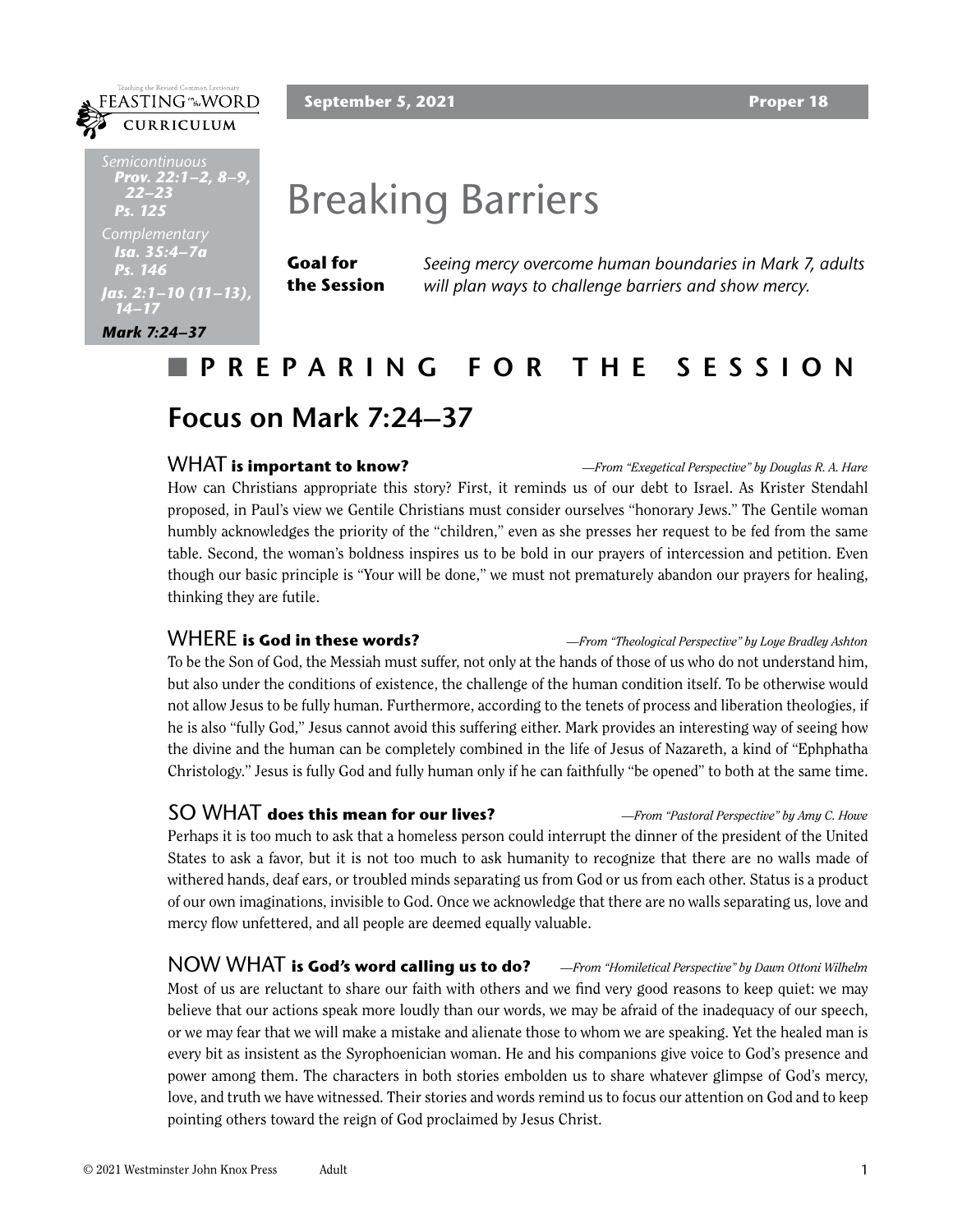

# **Focus on Your Teaching**

**FOCUS SCRIPTURE** *Mark 7:24–37*

In an ever-shrinking world, we have more opportunities to encounter others different from ourselves. Yet, trouble around the globe and in our cities raises fear and suspicion of those who are not like "us." In response to fear, barriers are erected to keep out the "other" and to protect ourselves. Gated communities, low-income housing sites and high property costs segregate our cities and towns. Private schools, charter schools and public schools serve to separate our children. Many religious communities are segregated. Such realities keep people apart. Today's session offers adults a chance to recognize human tendencies to erect barriers and respond to Jesus' model of challenging barriers and showing mercy.

*Help me, O God, to open my arms and welcome those who gather to feast on your Word. Amen.*

#### **YOU WILL NEED**

- ❏ board or newsprint
- ❏ marker
- ❏ map of Palestine in the time of Jesus
- ❏ Bibles
- ❏ copies of Resource Sheet 2
- ❏ copies of Resource Sheet 1
- ❏ copies of Resource Sheet 1 for September 12, 2021

#### For Responding

- ❏ option 1: newsprint or board, marker, copies of Resource Sheet 1, pens
- ❏ option 2: newsprint, marker
- ❏ option 3: pens, paper, envelopes, stamps

# n **LEADING THE SESSION**

# GATHERING

*Before the session,* if using option 1 in Responding, write the statements for display on a board or newsprint. If using option 3 in Responding, preview the recommended Web sites for Bread for the World and Amnesty International.

Welcome participants as they arrive and introduce newcomers. Invite people to name various barriers, either physical or relational, that they regularly encounter, such as climbing stairs to enter a building or joining a particular club or group. Challenge them to list barriers that exist in your congregation or church building. After a number of barriers have been named, discuss ways people break down or avoid barriers. Tell participants they will encounter two stories from Mark 7 in which barriers are overcome.

Say this prayer or one of your choosing:

*Holy God, we gather today seeking your good news. Open to us the mysteries of your mercy. Amen.*

# EXPLORING

Distribute Resource Sheet 2 (Outline of Mark's Gospel) and have participants read the first two paragraphs. Point out the italicized headings on the outline and where today's focus scripture is found on it. Encourage participants to keep the sheet to use as a reference.

Direct participants to a map of Palestine in the time of Jesus, either in a study Bible or posted on the wall.

Read aloud Mark 7:24 and 7:31. Have participants locate on the map the cities named in the verses. Identify the predominantly Jewish regions of Galilee and Judea, and the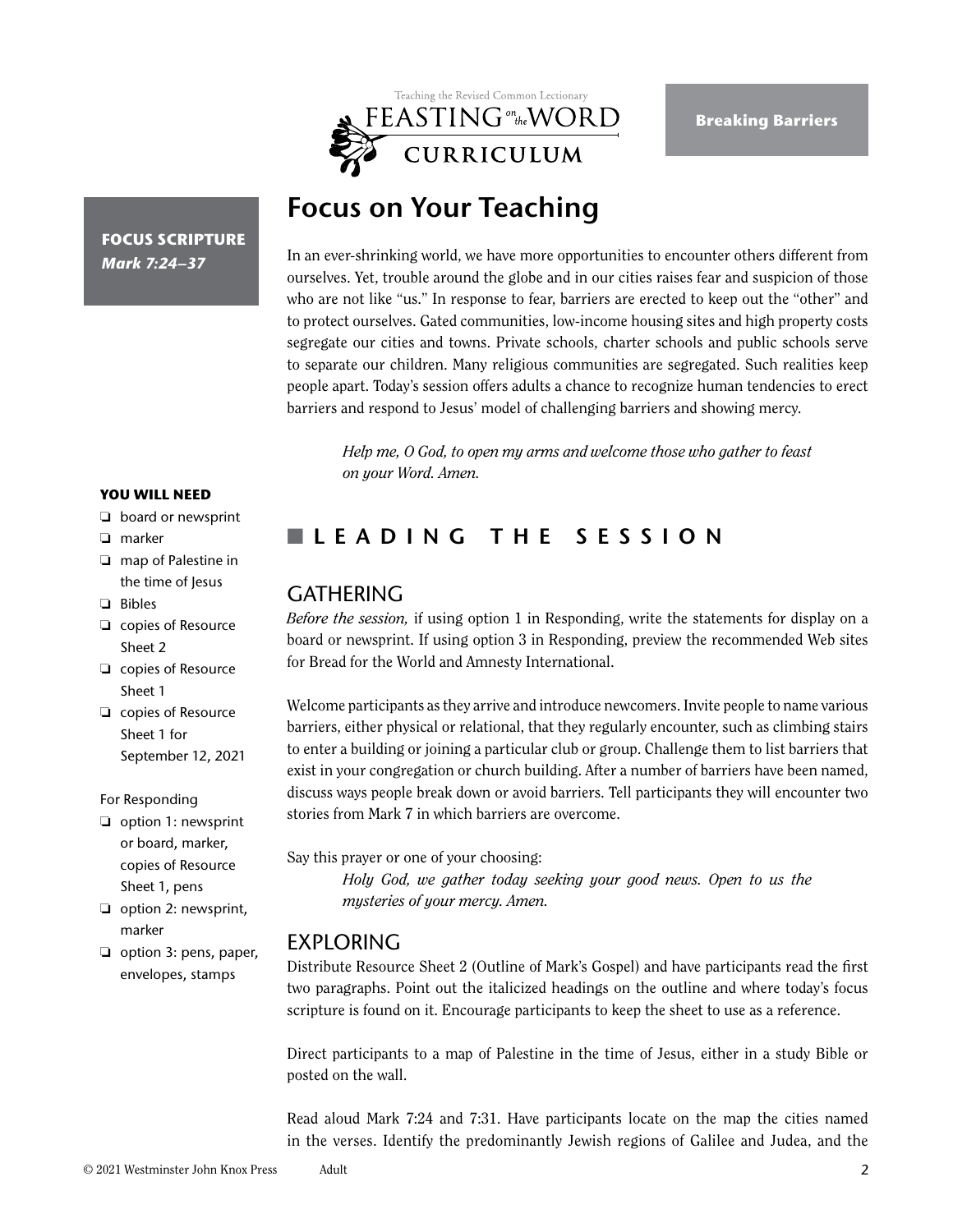

Obvious barriers existed between Jesus and the Syrophoenician woman. She was a Gentile woman from a Phoenician city in Syria—the wrong side of the tracks. According to Jewish purity laws, she should not have access to Jesus.

Most people living during the first century CE viewed illness, physical impairment, and demon possession as consequences of sin. People showing illness or infirmity were often shunned or barred from society.



predominantly Gentile regions of Phoenicia and Decapolis. Explain that Jews and Gentiles were allowed to cross boundaries between these areas. In Mark's Gospel, Jesus traveled throughout these regions teaching and healing.

Invite a volunteer to read aloud Mark 7:24–37. Have the group identify the barriers encountered by the Syrophoenician woman and the deaf man in the two stories. Discuss whether these were physical, social, or religious barriers.

Focus specifically on the story of the Syrophoenician woman in verses 24–30. Invite participants to imagine the woman's feelings as she encountered Jesus. Discuss the clues found in the text that indicate how the women might have felt during the encounter. Ask:

- $\mathcal{L}$  What surprises you about Jesus' response?
- $\mathcal{L}$  How did the woman challenge the barriers?
- $\mathcal{L}$  How was mercy shown?

Call attention to the story of the man who was deaf in verses 31–37. Have a volunteer read the Scripture aloud and invite participants to imagine the man's feelings as he encountered Jesus. Discuss the clues found in the text that indicate how the man felt in his encounter. Ask:

- $\mathcal{L}$  How did Jesus' response to the man differ from his response to the Syrophoenician woman?
- $\mathcal{L}$  How was mercy shown?
- When healing the deaf man, Jesus said, "'Ephphatha,' that is, 'Be opened.'" (v. 34) Who or what is opened in this encounter in addition to the man's hearing?
- $\mathcal{L}$  Who or what is opened in the encounter between Jesus and the Syrophoenician woman?

To transition to Responding, distribute copies of Resource Sheet 1 (Focus on Mark 7:24–37) and have a volunteer read the "So What?" excerpt. Ask:

 $\mathcal{L}$  With these words in mind, how does the church, specifically our congregation, break down barriers and show mercy today?

# RESPONDING

Choose one or more of these activities depending on the length of your session:

1. Challenge Barriers and Show Mercy This activity helps adults identify their feelings about boundaries between people and encourages them to name ways to challenge barriers and show mercy to others.

Display newsprint with the following prepared statements:

- $\mathcal{L}$  How does the excerpt challenge barriers today?
- $\mathcal{L}$  How can Christians appropriate these stories into daily living?
- $\mathcal{L}$  Name one way you will challenge a barrier and show mercy in the next week.

Distribute pens. Have individuals read the "What?" excerpt on Resource Sheet 1. Encourage them to circle statements with which they agree and to underline statements that seem uncomfortable. Form pairs to discuss their highlighted statements, acknowledging different feelings that arise from the excerpt.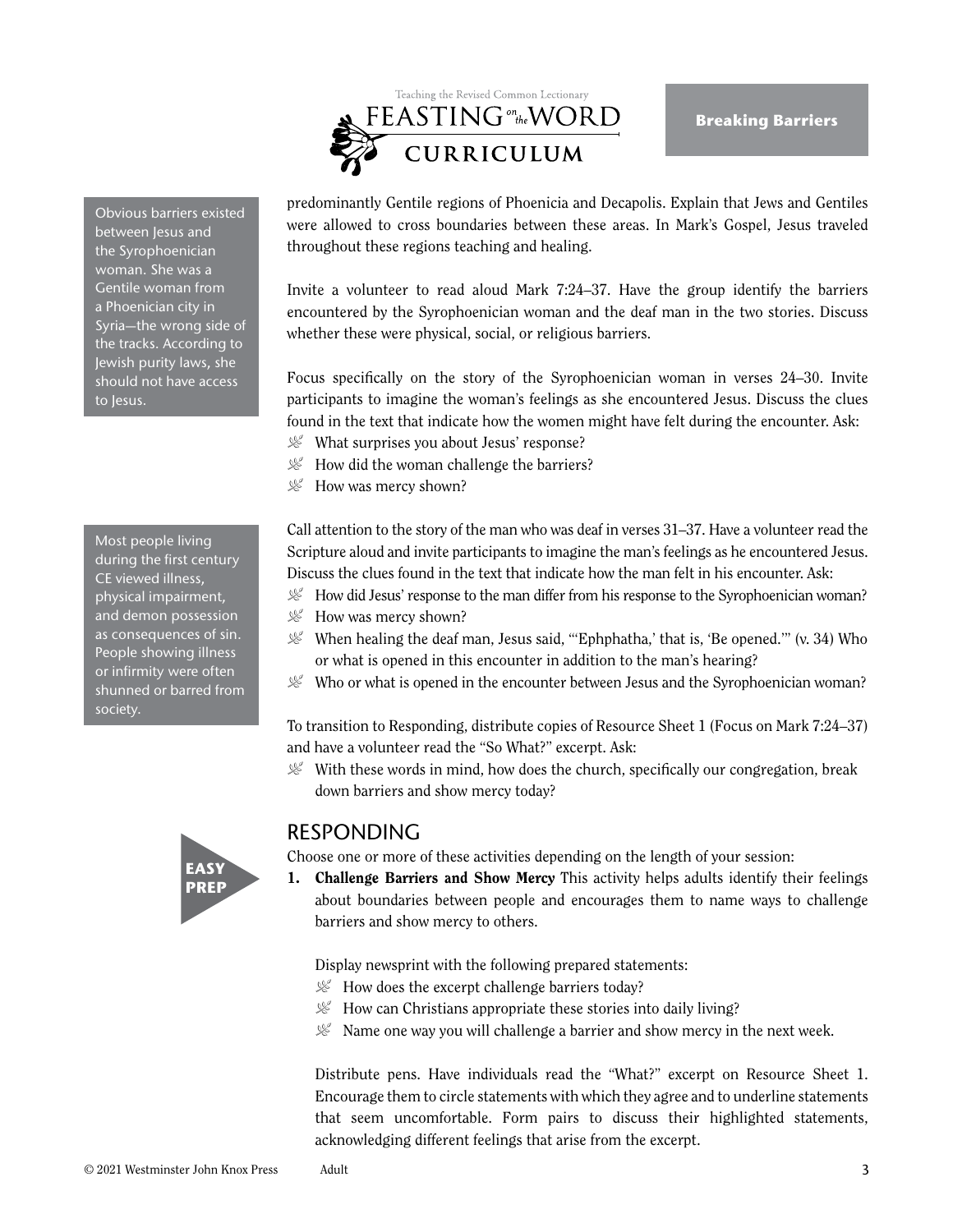

Remaining in pairs, discuss the posted statements. Have individuals write on their resource sheets what they will do to challenge barriers and show mercy in the next week. Suggest that they take the sheet home and display it as a reminder of their commitment.

2. Barriers in Our Community This activity helps adults name barriers in their local community and identify ways their congregation can show mercy. Challenge the group to list barriers to living well that they see within their community; include physical obstructions as well as social barriers between people. Some barriers might include children sleeping in homes without beds, jobless people gathering on street corners, lack of handicapped parking spaces, or steep inclines and stairs challenging building access. Have a volunteer record these on newsprint.

Review the list and identify ones that your congregation already acts on to reduce or change. Encourage people to get involved in these efforts. Then identify ones your congregation does not challenge or address. As a group, select one barrier that participants can challenge or break down. Brainstorm steps to challenge it, create a timeline for putting the steps into place, and agree on who will make sure the steps are taken. Follow up your progress in the next session.

**3.** Letter Writing This activity encourages adults to challenge barriers in their community or to raise their voices concerning national or international barriers using a letterwriting campaign. National and international agencies offer resources for letter-writing campaigns from concerned Christians and others wishing to address barriers across the globe. You may wish to share information about letter-writing campaigns from one of the two agencies listed in the sidebar.

Distribute pens, paper, envelopes, and stamps. As an option, provide e-mail addresses and mail contacts for people to write to express their concerns. Work as a group to develop a basic message that calls attention to the barrier(s) participants have identified in their community or in the world. Have participants prepare letters and envelopes for mailing, or encourage them to send e-mail letters at home.

# CLOSING

Have individuals name one action they will take to challenge a barrier or to show God's mercy in their community.

Say the Lord's Prayer in unison.

Distribute copies of Resource Sheet 1 for September 12, 2021, or e-mail it to the participants during the week. Encourage participants to read the focus scripture and Resource Sheet 1 before the next session.

Two groups that provide letter-writing or email campaign information are Bread for the World, www.Bread.org and Amnesty International, www.amnestyusa.org.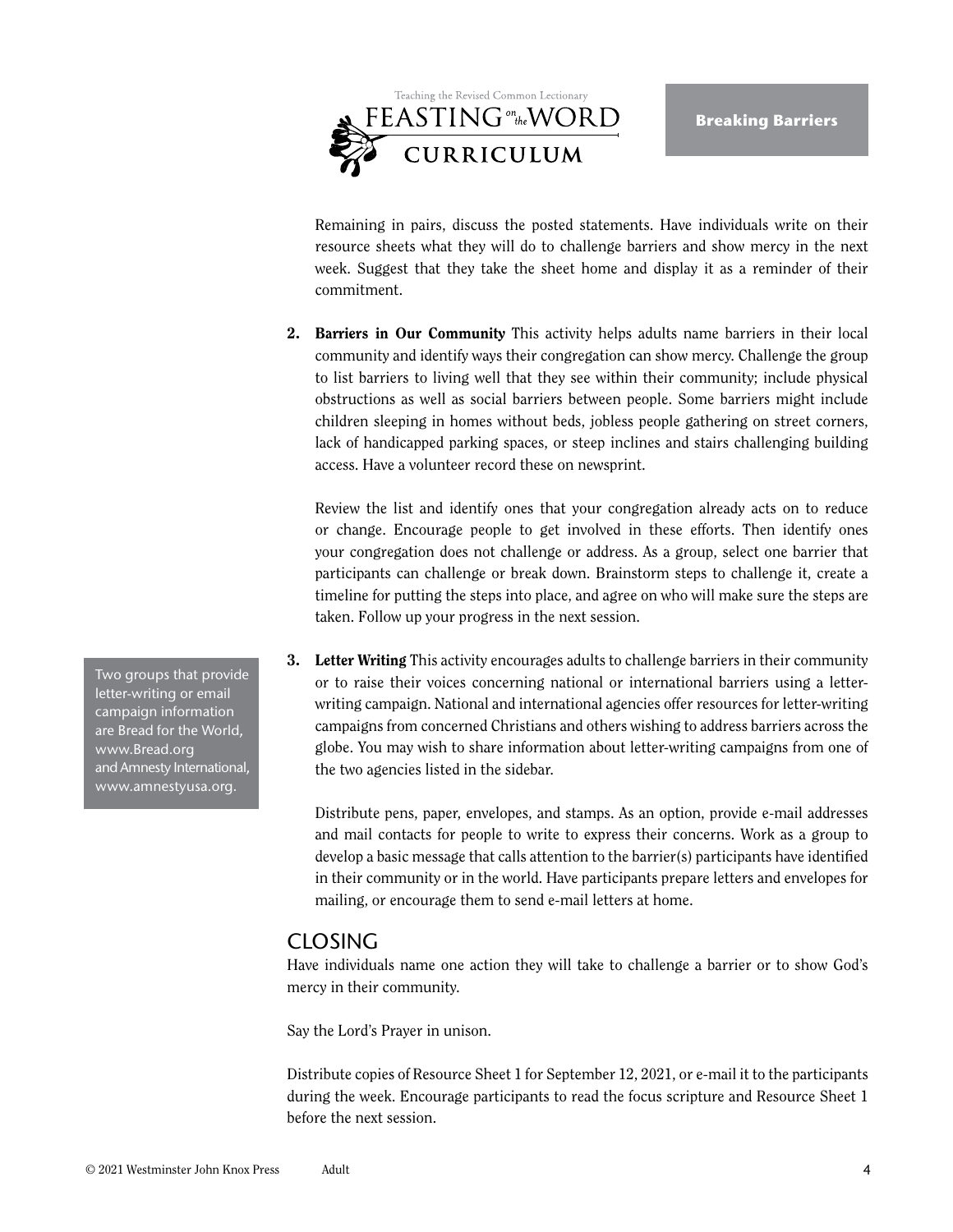

**Adult Resource Sheet 1**

# Focus on Mark 7:24–37

WHAT **is important to know?** *—From "Exegetical Perspective" by Douglas R. A. Hare* How can Christians appropriate this story? First, it reminds us of our debt to Israel. As Krister Stendahl proposed, in Paul's view we Gentile Christians must consider ourselves "honorary Jews." The Gentile woman humbly acknowledges the priority of the "children," even as she presses her request to be fed from the same table. Second, the woman's boldness inspires us to be bold in our prayers of intercession and petition. Even though our basic principle is "Your will be done," we must not prematurely abandon our prayers for healing, thinking they are futile.

WHERE **is God in these words?** *—From "Theological Perspective" by Loye Bradley Ashton* To be the Son of God, the Messiah must suffer, not only at the hands of those of us who do not understand him, but also under the conditions of existence, the challenge of the human condition itself. To be otherwise would not allow Jesus to be fully human. Furthermore, according to the tenets of process and liberation theologies, if he is also "fully God," Jesus cannot avoid this suffering either. Mark provides an interesting way of seeing how the divine and the human can be completely combined in the life of Jesus of Nazareth, a kind of "Ephphatha Christology." Jesus is fully God and fully human only if he can faithfully "be opened" to both at the same time.

SO WHAT **does this mean for our lives?** *—From "Pastoral Perspective" by Amy C. Howe* Perhaps it is too much to ask that a homeless person could interrupt the dinner of the president of the United States to ask a favor, but it is not too much to ask humanity to recognize that there are no walls made of withered hands, deaf ears, or troubled minds separating us from God or us from each other. Status is a product of our own imaginations, invisible to God. Once we acknowledge that there are no walls separating us, love and mercy flow unfettered, and all people are deemed equally valuable.

### NOW WHAT **is God's word calling us to do?** *—From "Homiletical Perspective" by Dawn Ottoni Wilhelm*

Most of us are reluctant to share our faith with others and we find very good reasons to keep quiet: we may believe that our actions speak more loudly than our words, we may be afraid of the inadequacy of our speech, or we may fear that we will make a mistake and alienate those to whom we are speaking. Yet the healed man is every bit as insistent as the Syrophoenician woman. He and his companions give voice to God's presence and power among them. The characters in both stories embolden us to share whatever glimpse of God's mercy, love, and truth we have witnessed. Their stories and words remind us to focus our attention on God and to keep pointing others toward the reign of God proclaimed by Jesus Christ.